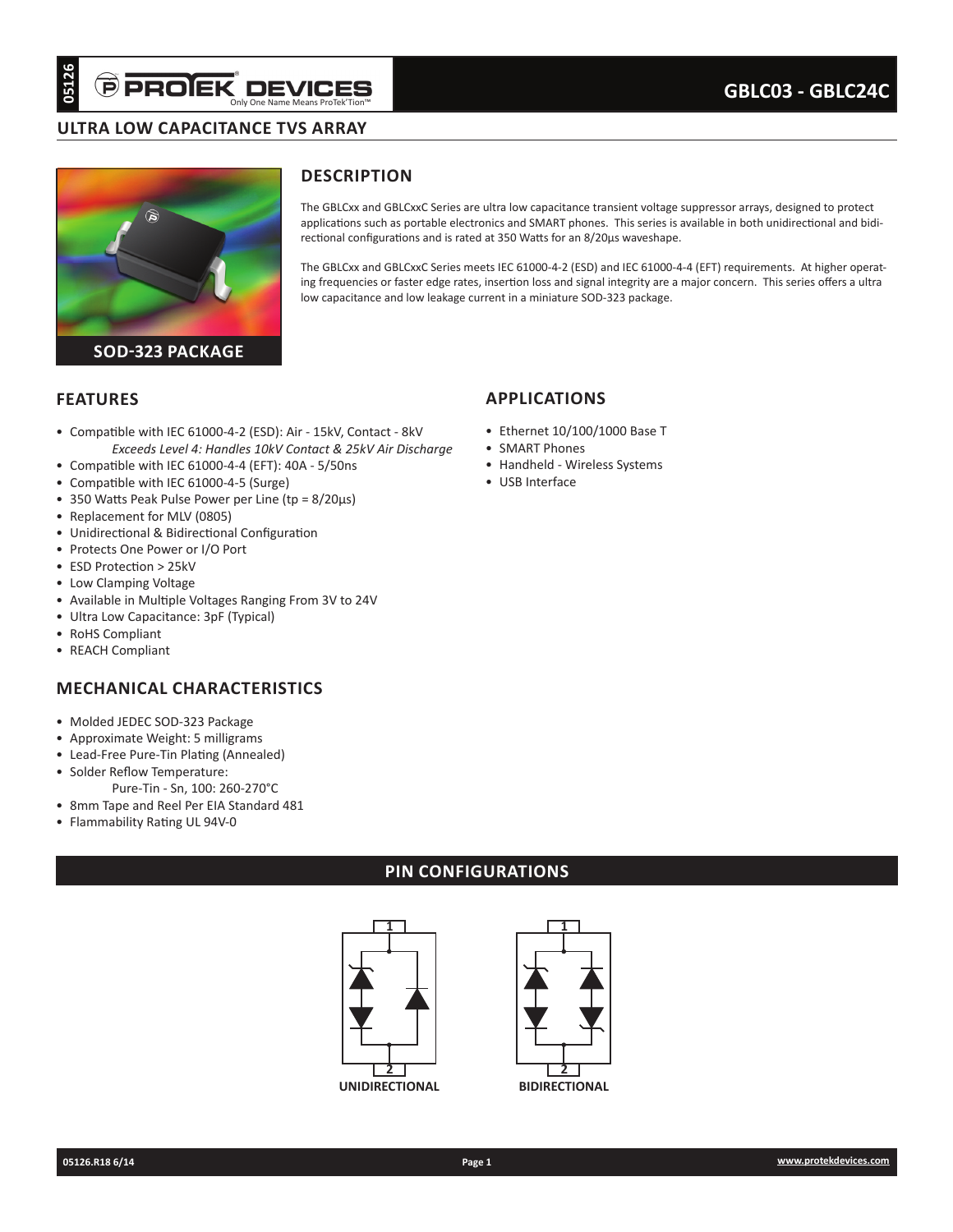## **TYPICAL DEVICE CHARACTERISTICS**

| MAXIMUM RATINGS @ 25°C Unless Otherwise Specified    |                |                |              |  |  |  |  |  |
|------------------------------------------------------|----------------|----------------|--------------|--|--|--|--|--|
| <b>PARAMETER</b>                                     | <b>SYMBOL</b>  | <b>VALUE</b>   | <b>UNITS</b> |  |  |  |  |  |
| Peak Pulse Power ( $tp = 8/20\mu s$ ) - See Figure 1 | D <sub>D</sub> | 350            | Watts        |  |  |  |  |  |
| <b>Operating Temperature</b>                         |                | $-55$ to $150$ | $\sim$       |  |  |  |  |  |
| Storage Temperature                                  | ' STG          | $-55$ to $150$ | $\sim$       |  |  |  |  |  |

| MAXIMUM RATINGS @ 25°C Unless Otherwise Specified<br><b>SYMBOL</b><br><b>PARAMETER</b><br>$\mathsf{P}_{\mathsf{pp}}$<br>$\mathsf{T}_{\scriptscriptstyle\mathsf{A}}$<br>$\mathsf{T}_{\mathsf{STG}}$<br>ELECTRICAL CHARACTERISTICS PER LINE @ 25°C Unless Otherwise Specified<br><b>PART</b><br><b>DEVICE</b><br><b>RATED</b><br><b>MINIMUM</b><br><b>MAXIMUM</b><br><b>STAND-OFF</b><br><b>CLAMPING</b><br><b>NUMBER</b><br><b>MARKING</b><br><b>BREAKDOWN</b><br>(Note 1 -2)<br><b>VOLTAGE</b><br><b>VOLTAGE</b><br><b>VOLTAGE</b><br>(Fig. 2)<br>$@$ IP = 1A<br>@ 1mA<br>$V_{WM}$<br>$V_{(BR)}$<br>$V_c$<br><b>VOLTS</b><br><b>VOLTS</b><br><b>VOLTS</b> | <b>VALUE</b><br><b>UNITS</b><br>350<br>Watts<br>°C<br>-55 to 150<br>$^{\circ}{\rm C}$<br>-55 to 150<br><b>MAXIMUM</b><br><b>TYPICAL</b><br><b>LEAKAGE</b><br><b>CAPACITANCE</b><br><b>CURRENT</b> |
|-----------------------------------------------------------------------------------------------------------------------------------------------------------------------------------------------------------------------------------------------------------------------------------------------------------------------------------------------------------------------------------------------------------------------------------------------------------------------------------------------------------------------------------------------------------------------------------------------------------------------------------------------------------|---------------------------------------------------------------------------------------------------------------------------------------------------------------------------------------------------|
| Peak Pulse Power (tp = $8/20\mu s$ ) - See Figure 1<br><b>Operating Temperature</b><br>Storage Temperature                                                                                                                                                                                                                                                                                                                                                                                                                                                                                                                                                |                                                                                                                                                                                                   |
|                                                                                                                                                                                                                                                                                                                                                                                                                                                                                                                                                                                                                                                           |                                                                                                                                                                                                   |
|                                                                                                                                                                                                                                                                                                                                                                                                                                                                                                                                                                                                                                                           |                                                                                                                                                                                                   |
|                                                                                                                                                                                                                                                                                                                                                                                                                                                                                                                                                                                                                                                           |                                                                                                                                                                                                   |
|                                                                                                                                                                                                                                                                                                                                                                                                                                                                                                                                                                                                                                                           |                                                                                                                                                                                                   |
|                                                                                                                                                                                                                                                                                                                                                                                                                                                                                                                                                                                                                                                           |                                                                                                                                                                                                   |
|                                                                                                                                                                                                                                                                                                                                                                                                                                                                                                                                                                                                                                                           |                                                                                                                                                                                                   |
|                                                                                                                                                                                                                                                                                                                                                                                                                                                                                                                                                                                                                                                           | @0V, 1MHz<br>$@V_{_{WM}}$                                                                                                                                                                         |
|                                                                                                                                                                                                                                                                                                                                                                                                                                                                                                                                                                                                                                                           | C<br>$\mathsf{I}_{\mathsf{D}}$<br>pF<br>$\mu$ A                                                                                                                                                   |
| 3<br>GBLC03<br>3.3<br>4.0<br>7.0                                                                                                                                                                                                                                                                                                                                                                                                                                                                                                                                                                                                                          | 5<br>3                                                                                                                                                                                            |
| 3C<br>3.3<br>4.0<br>7.0<br>GBLC03C                                                                                                                                                                                                                                                                                                                                                                                                                                                                                                                                                                                                                        | 5<br>3                                                                                                                                                                                            |
| 5<br>5.0<br>6.0<br>9.8<br>GBLC05                                                                                                                                                                                                                                                                                                                                                                                                                                                                                                                                                                                                                          | 5<br>3                                                                                                                                                                                            |
| GBLC05C<br>5C<br>5.0<br>6.0<br>9.8                                                                                                                                                                                                                                                                                                                                                                                                                                                                                                                                                                                                                        | 5<br>3                                                                                                                                                                                            |
| 8<br>8.5<br>GBLC08<br>8.0<br>13.4                                                                                                                                                                                                                                                                                                                                                                                                                                                                                                                                                                                                                         | $\overline{3}$<br>$\overline{2}$                                                                                                                                                                  |
| 8C<br>8.0<br>8.5<br>GBLC08C<br>13.4                                                                                                                                                                                                                                                                                                                                                                                                                                                                                                                                                                                                                       | 3<br>$\overline{2}$                                                                                                                                                                               |
| GBLC12<br>$\overline{2}$<br>12.0<br>13.3<br>19.0                                                                                                                                                                                                                                                                                                                                                                                                                                                                                                                                                                                                          | 3<br>$\mathbf{1}$                                                                                                                                                                                 |
| 2C<br>GBLC12C<br>12.0<br>13.3<br>19.0                                                                                                                                                                                                                                                                                                                                                                                                                                                                                                                                                                                                                     | 3<br>$\mathbf{1}$                                                                                                                                                                                 |
| 6<br>GBLC15<br>15.0<br>16.7<br>24.0                                                                                                                                                                                                                                                                                                                                                                                                                                                                                                                                                                                                                       | 3<br>$\mathbf{1}$                                                                                                                                                                                 |
| 6C<br>GBLC15C<br>15.0<br>16.7<br>24.0                                                                                                                                                                                                                                                                                                                                                                                                                                                                                                                                                                                                                     | 3<br>$\mathbf{1}$                                                                                                                                                                                 |
| $\mathbf{1}$<br>20.0<br>29.0<br>GBLC18<br>18.0                                                                                                                                                                                                                                                                                                                                                                                                                                                                                                                                                                                                            | 3<br>$\mathbf{1}$                                                                                                                                                                                 |
| 1 <sup>C</sup><br>20.0<br>GBLC18C<br>18.0<br>29.0                                                                                                                                                                                                                                                                                                                                                                                                                                                                                                                                                                                                         | 3<br>$\mathbf{1}$                                                                                                                                                                                 |
| GBLC24<br>4<br>26.7<br>43.0<br>24.0                                                                                                                                                                                                                                                                                                                                                                                                                                                                                                                                                                                                                       | 3<br>$\mathbf{1}$                                                                                                                                                                                 |
| GBLC24C<br>4C<br>24.0<br>43.0<br>26.7                                                                                                                                                                                                                                                                                                                                                                                                                                                                                                                                                                                                                     | 3<br>$\mathbf{1}$                                                                                                                                                                                 |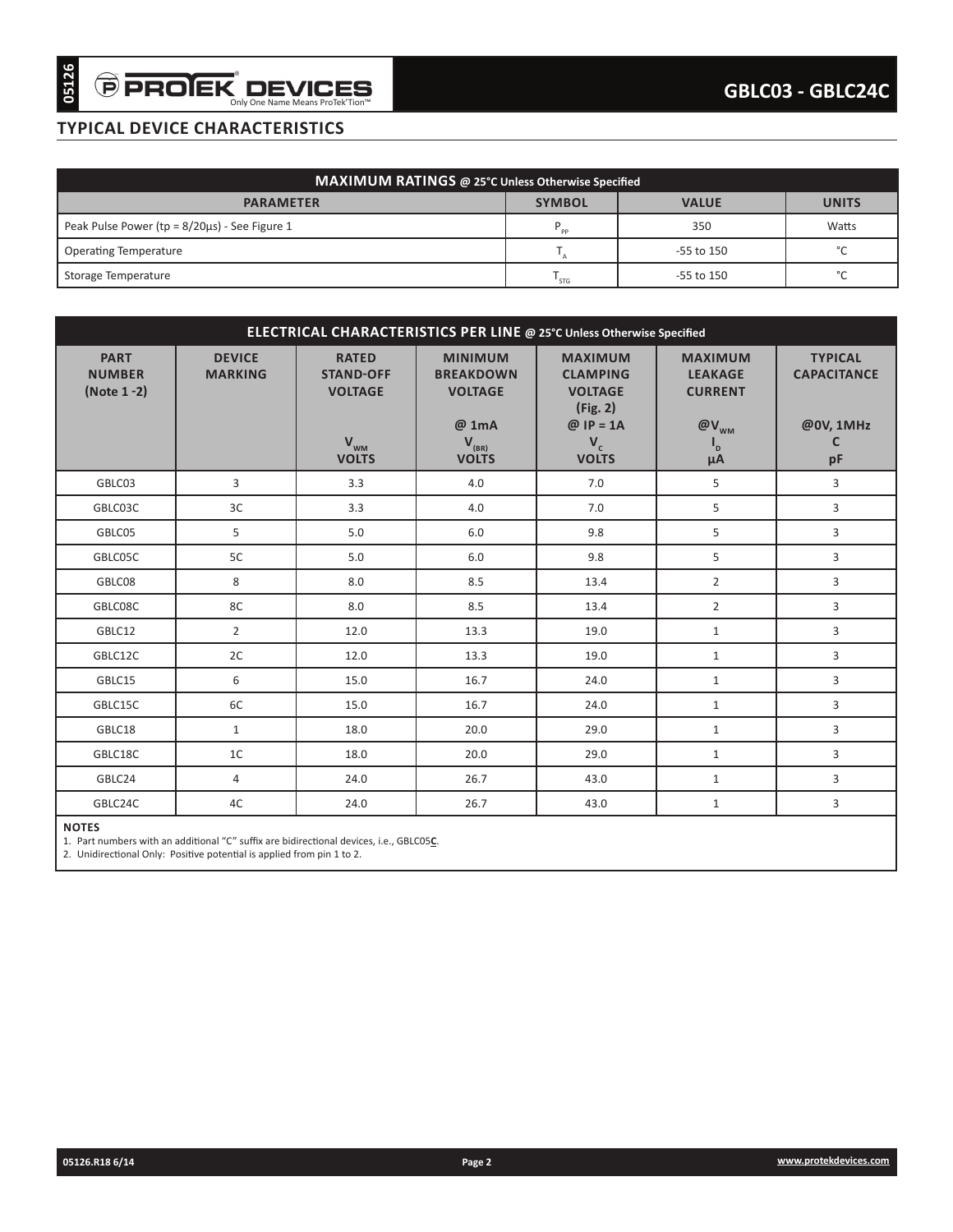#### **TYPICAL DEVICE CHARACTERISTICS**

 $\widehat{\boldsymbol{\Theta}}$  PROIEK $\displaystyle\nonumber \operatorname*{D}\textbf{EVICES}\over \textrm{Only One Name Mean B for TekTion"}$ 



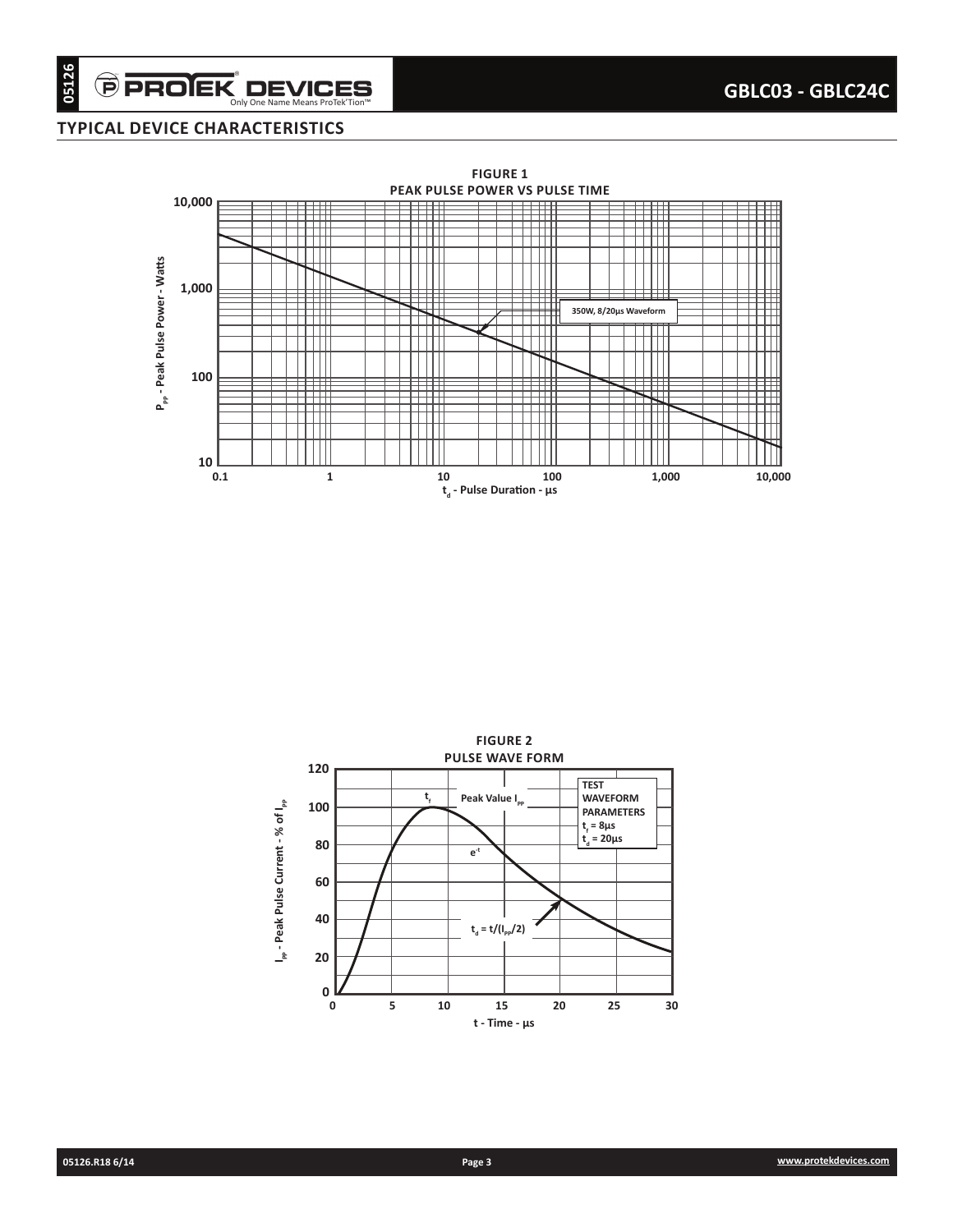# $\widehat{\boldsymbol{\Theta}}$  PROIEK $\displaystyle\negthinspace\negthinspace\boldsymbol{\mathsf{D}}$  DEVICES

#### **SPICE MODEL**

**FIGURE 1 SPICE MODEL**



ABD - Avalanche Breakdown Diode (TVS) LCRD: Low Capacitance Rectifier Diode Lg - Lead Inductance

| 05126<br><b>PPROJEK DEV</b><br><b>PICE MODEL</b> | Only One Name Means ProTek'Tion™       |                |                                                                |                                       |                                                               |                      |                    |              | GBLC03 - GBLC24C      |
|--------------------------------------------------|----------------------------------------|----------------|----------------------------------------------------------------|---------------------------------------|---------------------------------------------------------------|----------------------|--------------------|--------------|-----------------------|
|                                                  |                                        |                |                                                                |                                       |                                                               |                      |                    |              |                       |
|                                                  |                                        |                |                                                                | <b>FIGURE 1</b><br><b>SPICE MODEL</b> |                                                               |                      |                    |              |                       |
|                                                  |                                        |                |                                                                |                                       |                                                               |                      |                    |              |                       |
|                                                  |                                        |                | - 1/0                                                          |                                       |                                                               |                      | I/O                |              |                       |
|                                                  | ABD                                    |                |                                                                |                                       | <b>ABD</b>                                                    |                      | LCRD               |              |                       |
|                                                  |                                        |                | LCRD                                                           |                                       |                                                               |                      |                    |              |                       |
|                                                  | LCRD                                   |                |                                                                |                                       | LCRD                                                          |                      | <b>ABD</b>         |              |                       |
|                                                  |                                        |                | Lg                                                             |                                       |                                                               | Lg                   |                    |              |                       |
|                                                  |                                        |                | 0.6nH                                                          |                                       |                                                               |                      | 0.6nH              |              |                       |
|                                                  |                                        | UNIDIRECTIONAL |                                                                |                                       |                                                               | <b>BIDIRECTIONAL</b> |                    |              |                       |
|                                                  |                                        |                |                                                                |                                       |                                                               |                      |                    |              |                       |
|                                                  |                                        |                |                                                                |                                       | ABD - Avalanche Breakdown Diode (TVS)                         |                      |                    |              |                       |
|                                                  |                                        |                |                                                                |                                       | LCRD: Low Capacitance Rectifier Diode<br>Lg - Lead Inductance |                      |                    |              |                       |
|                                                  |                                        |                |                                                                |                                       |                                                               |                      |                    |              |                       |
|                                                  |                                        |                |                                                                |                                       | <b>TABLE 1 - SPICE PARAMETERS</b>                             |                      |                    |              |                       |
|                                                  | <b>PARAMETER</b>                       |                | <b>UNIT</b>                                                    |                                       | ABD(TVS)                                                      |                      | <b>LCRD</b>        |              |                       |
|                                                  | BV                                     |                | $\vee$                                                         |                                       | See Table 2                                                   |                      | 200<br>0.01        |              |                       |
|                                                  | <b>IBV</b><br>$\mathsf{C}_{_{\sf jo}}$ |                | $\mathbf{1}$<br>$\mu$ A<br>$\overline{2}$<br>pF<br>See Table 2 |                                       |                                                               |                      |                    |              |                       |
|                                                  | $\mathsf{I}_{\mathsf{s}}$              |                | Α                                                              |                                       | See Table 2                                                   |                      | 1E-11              |              |                       |
|                                                  | Vj                                     |                | $\vee$                                                         |                                       | 0.6                                                           |                      | 0.6                |              |                       |
|                                                  | ${\sf M}$                              |                | $\overline{\phantom{a}}$                                       |                                       | 0.33                                                          |                      | 0.33               |              |                       |
|                                                  | N                                      |                | $\overline{\phantom{a}}$                                       |                                       | $\mathbf{1}$                                                  |                      | $1\,$              |              |                       |
|                                                  | $\mathsf{R}_{\mathsf{s}}$<br>TT        |                | Ohms<br>S                                                      |                                       | See Table 2<br>$1E-8$                                         |                      | 0.75<br>$1E-9$     |              |                       |
|                                                  | $\mathsf{EG}$                          |                | eV                                                             |                                       | 1.11                                                          |                      | 1.11               |              |                       |
|                                                  |                                        |                |                                                                |                                       |                                                               |                      |                    |              |                       |
|                                                  |                                        |                |                                                                |                                       | TABLE 2 - ABD SPECIFIC SPICE PARAMETERS                       |                      |                    |              |                       |
|                                                  | <b>PART NUMBER</b>                     |                | $B_{v}$ (VOLTS)                                                |                                       | $C_{i0}^{\text{(pF)}}$                                        |                      | $I_s$ (AMPS)       | RS(OHMS)     |                       |
|                                                  | GBLC03 & GBLC03C                       |                | 4.0                                                            |                                       | 438                                                           |                      | $1E-11$            | 0.21         |                       |
|                                                  | GBLC05 & GBLC05C                       |                | $6.0\,$                                                        |                                       | 284                                                           |                      | $1E-11$            | 0.14         |                       |
|                                                  | GBLC08 & GBLC08C<br>GBLC12 & GBLC12C   |                | 8.5<br>13.3                                                    |                                       | 146<br>123                                                    |                      | $1E-11$<br>$1E-13$ | 0.28<br>0.40 |                       |
|                                                  | GBLC15 & GBLC15C                       |                | 16.7                                                           |                                       | 102                                                           |                      | $1E-13$            | 0.52         |                       |
|                                                  | GBLC18 & GBLC18C                       |                | 20.0                                                           |                                       | 80                                                            |                      | $1E-13$            | 0.80         |                       |
|                                                  | GBLC24 & GBLC24C                       |                | 26.7                                                           |                                       | 61                                                            |                      | $1E-13$            | 1.54         |                       |
|                                                  |                                        |                |                                                                |                                       |                                                               |                      |                    |              |                       |
|                                                  |                                        |                |                                                                |                                       |                                                               |                      |                    |              |                       |
|                                                  |                                        |                |                                                                |                                       |                                                               |                      |                    |              |                       |
|                                                  |                                        |                |                                                                |                                       |                                                               |                      |                    |              |                       |
| 05126.R18 6/14                                   |                                        |                |                                                                | Page 4                                |                                                               |                      |                    |              | www.protekdevices.com |

| <b>TABLE 2 - ABD SPECIFIC SPICE PARAMETERS</b> |                 |               |                |          |  |  |  |  |  |
|------------------------------------------------|-----------------|---------------|----------------|----------|--|--|--|--|--|
| <b>PART NUMBER</b>                             | $B_{v}$ (VOLTS) | $C_{i_0}(pF)$ | $I_{c}$ (AMPS) | RS(OHMS) |  |  |  |  |  |
| GBLC03 & GBLC03C                               | 4.0             | 438           | $1E-11$        | 0.21     |  |  |  |  |  |
| GBLC05 & GBLC05C                               | 6.0             | 284           | $1E-11$        | 0.14     |  |  |  |  |  |
| GBLC08 & GBLC08C                               | 8.5             | 146           | $1E-11$        | 0.28     |  |  |  |  |  |
| GBLC12 & GBLC12C                               | 13.3            | 123           | $1E-13$        | 0.40     |  |  |  |  |  |
| GBLC15 & GBLC15C                               | 16.7            | 102           | 1E-13          | 0.52     |  |  |  |  |  |
| GBLC18 & GBLC18C                               | 20.0            | 80            | 1E-13          | 0.80     |  |  |  |  |  |
| GBLC24 & GBLC24C                               | 26.7            | 61            | 1E-13          | 1.54     |  |  |  |  |  |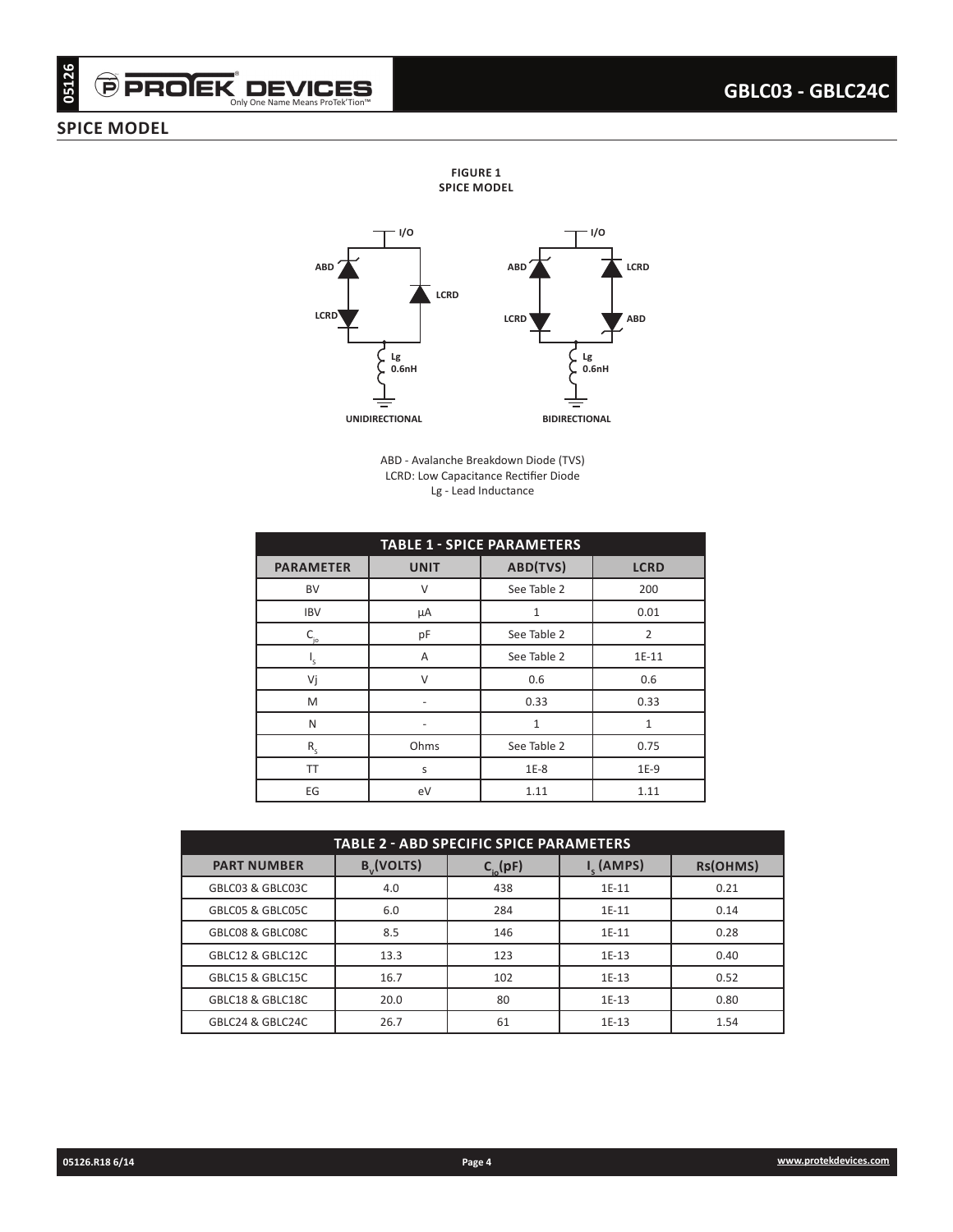## **SOD-323 PACKAGE INFORMATION**

| 05126        | <b>PROJEK DEVICES</b>                                                                                                                                         |                           | Only One Name Means ProTek'Tion™ |                          | GBLC03 - GBLC24C             |
|--------------|---------------------------------------------------------------------------------------------------------------------------------------------------------------|---------------------------|----------------------------------|--------------------------|------------------------------|
|              | <b>SOD-323 PACKAGE INFORMATION</b>                                                                                                                            |                           |                                  |                          |                              |
|              |                                                                                                                                                               |                           |                                  |                          |                              |
|              |                                                                                                                                                               | <b>OUTLINE DIMENSIONS</b> |                                  |                          |                              |
| <b>DIM</b>   |                                                                                                                                                               | <b>MILLIMETERS</b>        |                                  | <b>INCHES</b>            |                              |
|              | <b>MIN</b>                                                                                                                                                    | <b>MAX</b>                | <b>MIN</b>                       | <b>MAX</b>               | Ε                            |
| Α            | 1.60                                                                                                                                                          | 1.90                      | 0.063                            | 0.075                    |                              |
| B            | 1.15                                                                                                                                                          | 1.45                      | 0.045                            | 0.057                    | в                            |
| C            | 2.39                                                                                                                                                          | 2.70                      | 0.094                            | 0.106                    |                              |
| D            | 0.80                                                                                                                                                          | 1.10                      | 0.031                            | 0.043                    |                              |
| E            | 0.25                                                                                                                                                          | 0.40                      | 0.010                            | 0.016                    |                              |
| F            | 0.10                                                                                                                                                          | 0.20                      | 0.004                            | 0.008                    |                              |
| H            | $\equiv$                                                                                                                                                      | 0.10                      | $\omega$                         | 0.004                    |                              |
| L            | 0.20                                                                                                                                                          | $\overline{\phantom{a}}$  | 0.008                            | $\overline{\phantom{a}}$ | D<br>н                       |
| <b>NOTES</b> | 1. Controlling dimension: millimeters.<br>2. Dimensioning and tolerances per ANSI Y14.5M, 1985.<br>3. Dimensions are exclusive of mold flash and metal burrs. |                           |                                  |                          | ∟ →                          |
|              |                                                                                                                                                               | PAD LAYOUT DIMENSIONS     |                                  |                          | А                            |
|              |                                                                                                                                                               |                           |                                  |                          |                              |
|              |                                                                                                                                                               | <b>MILLIMETERS</b>        |                                  | <b>INCHES</b>            |                              |
| <b>DIM</b>   | <b>MIN</b>                                                                                                                                                    | <b>MAX</b>                | <b>MIN</b>                       | <b>MAX</b>               |                              |
| Α            | 2.87                                                                                                                                                          | 3.12                      | 0.113                            | 0.123                    | С                            |
| $\sf B$      | 0.66                                                                                                                                                          | $0.91\,$                  | 0.026                            | 0.036                    | Ý                            |
| $\mathsf C$  | 0.66                                                                                                                                                          | 0.91                      | 0.026                            | 0.036                    | $\leftarrow$ B $\rightarrow$ |
| <b>NOTES</b> | 1. Controlling dimension: millimeters.                                                                                                                        |                           |                                  |                          |                              |
|              |                                                                                                                                                               |                           |                                  |                          |                              |
|              |                                                                                                                                                               |                           |                                  |                          |                              |
|              |                                                                                                                                                               |                           |                                  |                          |                              |
|              |                                                                                                                                                               |                           |                                  |                          |                              |
|              |                                                                                                                                                               |                           |                                  |                          |                              |
|              |                                                                                                                                                               |                           |                                  |                          |                              |
|              |                                                                                                                                                               |                           |                                  |                          |                              |
|              |                                                                                                                                                               |                           |                                  |                          |                              |
|              |                                                                                                                                                               |                           |                                  |                          |                              |
|              | 05126.R18 6/14                                                                                                                                                |                           |                                  |                          | www.protekdevices.com        |

#### **NOTES**





| <b>PAD LAYOUT DIMENSIONS</b> |                                                        |                    |               |            |  |  |  |  |  |  |
|------------------------------|--------------------------------------------------------|--------------------|---------------|------------|--|--|--|--|--|--|
|                              |                                                        | <b>MILLIMETERS</b> | <b>INCHES</b> |            |  |  |  |  |  |  |
| <b>DIM</b>                   | <b>MIN</b>                                             | <b>MAX</b>         | <b>MIN</b>    | <b>MAX</b> |  |  |  |  |  |  |
| Α                            | 2.87                                                   | 3.12               | 0.113         | 0.123      |  |  |  |  |  |  |
| B                            | 0.66                                                   | 0.91               | 0.026         | 0.036      |  |  |  |  |  |  |
| C                            | 0.66                                                   | 0.91               | 0.026         | 0.036      |  |  |  |  |  |  |
|                              | <b>NOTES</b><br>1. Controlling dimension: millimeters. |                    |               |            |  |  |  |  |  |  |

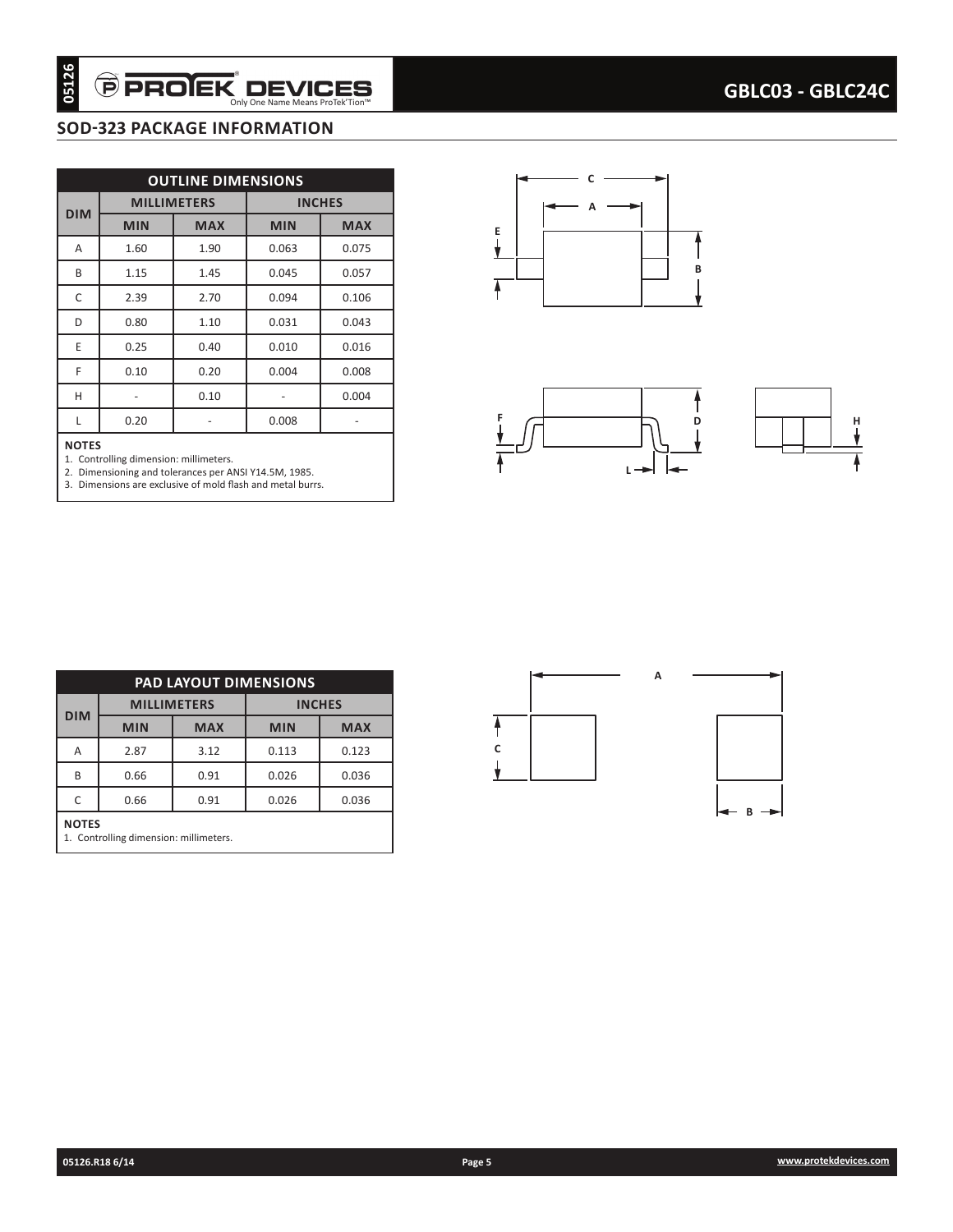#### **TAPE AND REEL**



| <b>SPECIFICATIONS</b> |                             |                                                                                                                                                                 |                |                |   |  |  |   |                |           |  |      |
|-----------------------|-----------------------------|-----------------------------------------------------------------------------------------------------------------------------------------------------------------|----------------|----------------|---|--|--|---|----------------|-----------|--|------|
| <b>REEL DIA.</b>      | <b>TAPE</b><br><b>WIDTH</b> | A <sub>0</sub>                                                                                                                                                  | B <sub>0</sub> | K <sub>0</sub> | D |  |  | W | P <sub>0</sub> | <b>P2</b> |  | tmax |
| 178mm (7")            | 8 <sub>mm</sub>             | $1.55 \pm 0.10$ $2.90 \pm 0.10$ $1.35 \pm 0.10$ $1.50 \pm 0.10$ $1.75 \pm 0.10$ $3.50 \pm 0.05$ $8.00 \pm 0.30$ $4.00 \pm 0.10$ $2.00 \pm 0.05$ $4.00 \pm 0.10$ |                |                |   |  |  |   |                |           |  | 0.25 |
| <b>NOTES</b>          |                             |                                                                                                                                                                 |                |                |   |  |  |   |                |           |  |      |

1. Dimensions are in millimeters.

2. Surface mount product is taped and reeled in accordance with EIA-481.

3. Suffix - T7 = 7" Reel - 3,000 pieces per 8mm tape.

4. Marking on Part - marking code (see page 2), polarity band (Unidirectional Only).

| <b>ORDERING INFORMATION</b>                 |                                                                                                 |       |       |    |     |  |  |  |  |
|---------------------------------------------|-------------------------------------------------------------------------------------------------|-------|-------|----|-----|--|--|--|--|
| <b>BASE PART NUMBER</b><br>$(xx = Voltage)$ | QTY/REEL<br><b>LEADFREE SUFFIX</b><br><b>TAPE SUFFIX</b><br><b>REEL SIZE</b><br><b>TUBE QTY</b> |       |       |    |     |  |  |  |  |
| GBLCxx/GBLCxxC                              | $-LF$                                                                                           | $-T7$ | 3,000 | フ" | n/a |  |  |  |  |
|                                             | This device is only available in a Lead-Free configuration.                                     |       |       |    |     |  |  |  |  |